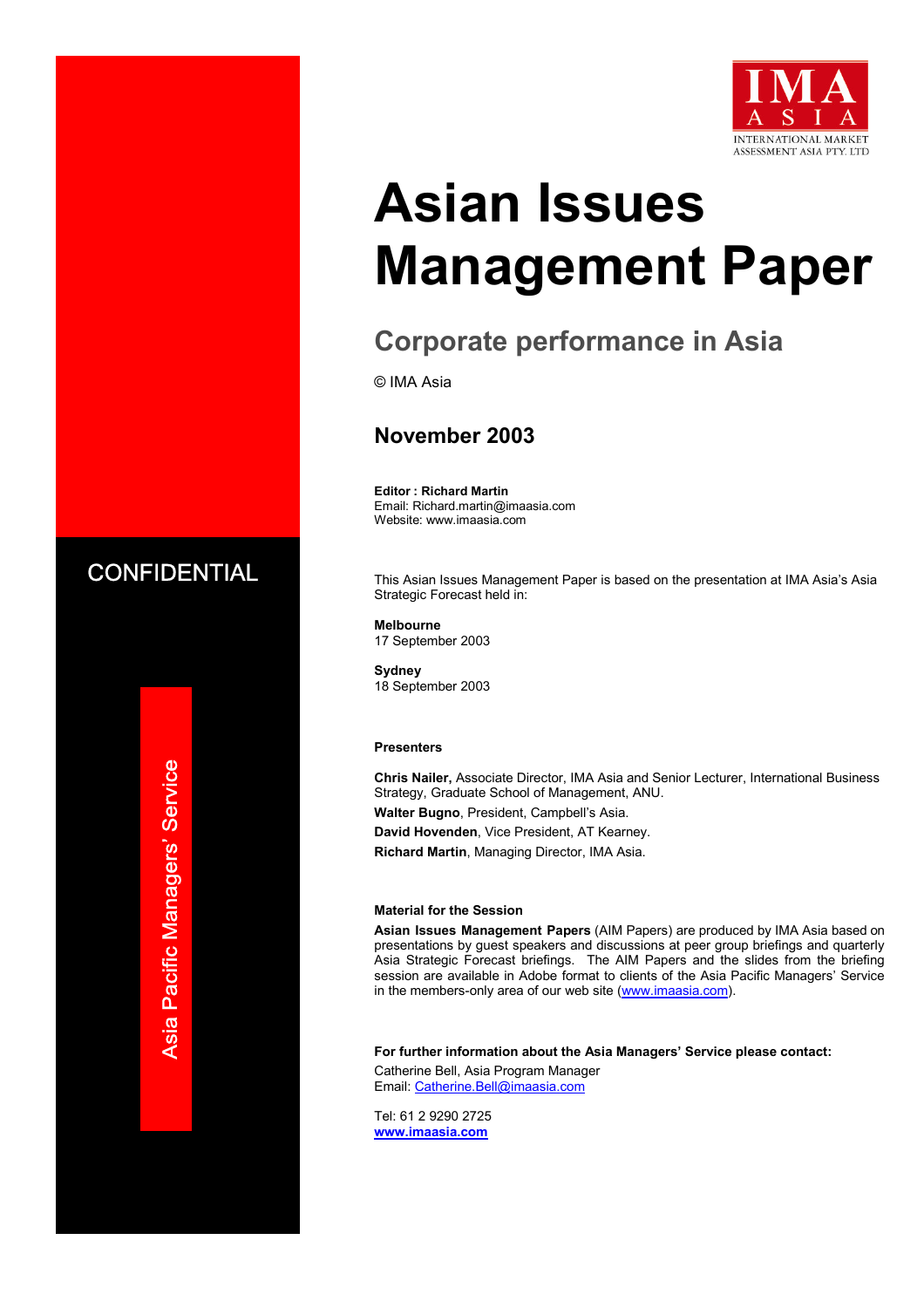

## **Corporate performance in Asia**

Asia – including Japan – looks set to be a major contributor to global performance for many MNCs over the next few years. Based on discussions with clients and research this AIM Paper briefly reviews:

- The performance goals that are being set for regional operations;
- Implementation of performance measures; and
- How Asian operations are tracking on performance goals in Q3 2003.

Brief answers to some of the main questions raised in these three areas are:

**Global performance goals will dominate in Asia in 2004** – the various factors that allowed some Asian operations to sidestep global performance goals over the last decade (post-Asia Crisis recovery, an undue focus on market share gain, etc) are being given much less weight.

**Leading edge systems for performance management are being phased in** – Although we have only carried out a small number of interviews so far (14), it was surprising the number of times our clients described current or recent moves to apply the latest performance management systems to Asian businesses. However, we also found examples of companies developing their own in-country performance systems that used many of the same criteria as the global systems from HQ without the support of global ERP systems.

**Searching for performance gains through consolidation and outsourcing** – One of Asia's great performance barriers is the difficulty of regional consolidation/ rationalisation due to Asia's tangle of tariff and investment barriers. MNCs are entering the 2004 expansion with a very strong commitment to on-going cost reduction and a slight aversion to investment in fixed assets. Companies expect to continue consolidating and rationalising opportunities where they can. Outsourcing is one area that is likely to do well as a result.

**Asian performance could exceed expectations in 2004** – Companies are beginning to sense the opportunity for particularly strong performance in 2004 relative to current Asia plans and to performance in all other global regions. This applies as much to Asian firms as to foreign companies, which is why Asian stock markets have surged from Q1 '03 as global equity fund managers have bet on Asia's out-performance by end-2003 and in 2004.

 **… the exceptions allowed for new ventures will be fewer & shorter**  The primary exception that we have noted so far is that Asia still has a relatively large proportion of MNCs in entry strategy mode where regional sales are still relatively small within total global sales. As expected, these firms initially set performance criteria that focus on business establishment goals at the expense of the various global benchmarks for return on capital. However, we expect that even these firms will be influenced by the much tighter focus on global performance goals set by established MNCs in Asia running significant businesses. Launching a new business in China in 1992, when it was widely assumed that very few foreign firms in the domestic market were profitable, is very different from 2003, when a range of indicators suggest some two thirds of foreign firms in China are profitable and around half are achieving their corporate performance goals.

**FOUR THEMES** Reviewing the presentations, interviews and on-going discussions with clients, we can suggest four broad themes in corporate performance management in Asia at present. Our clients expect to continue working on these themes through the next few years.

**1. Accountability … a focus on the individual unit … and individual executives**  The most common theme shared by the large, well-established regional businesses that we interviewed, as well as the smaller and more recently established businesses is the continued devolution of accountability for performance to smaller business units as well as to individual executives. We do know that a few clients have managed to retain a single Asia reporting bottom line that gives the regional CEO a much freer hand in managing a portfolio of above and below par businesses. But we would estimated that this system, which was prevalent in the 1970s and 1980s, is followed by fewer than 10-20% of the MNCs in Asia today – and most of these would be regional start-up operations. One important factor in breaking down the old regional bottom line has been the spread of matrix management systems to Asia. For the majority of

**Asia's focus on global performance goals in 2004**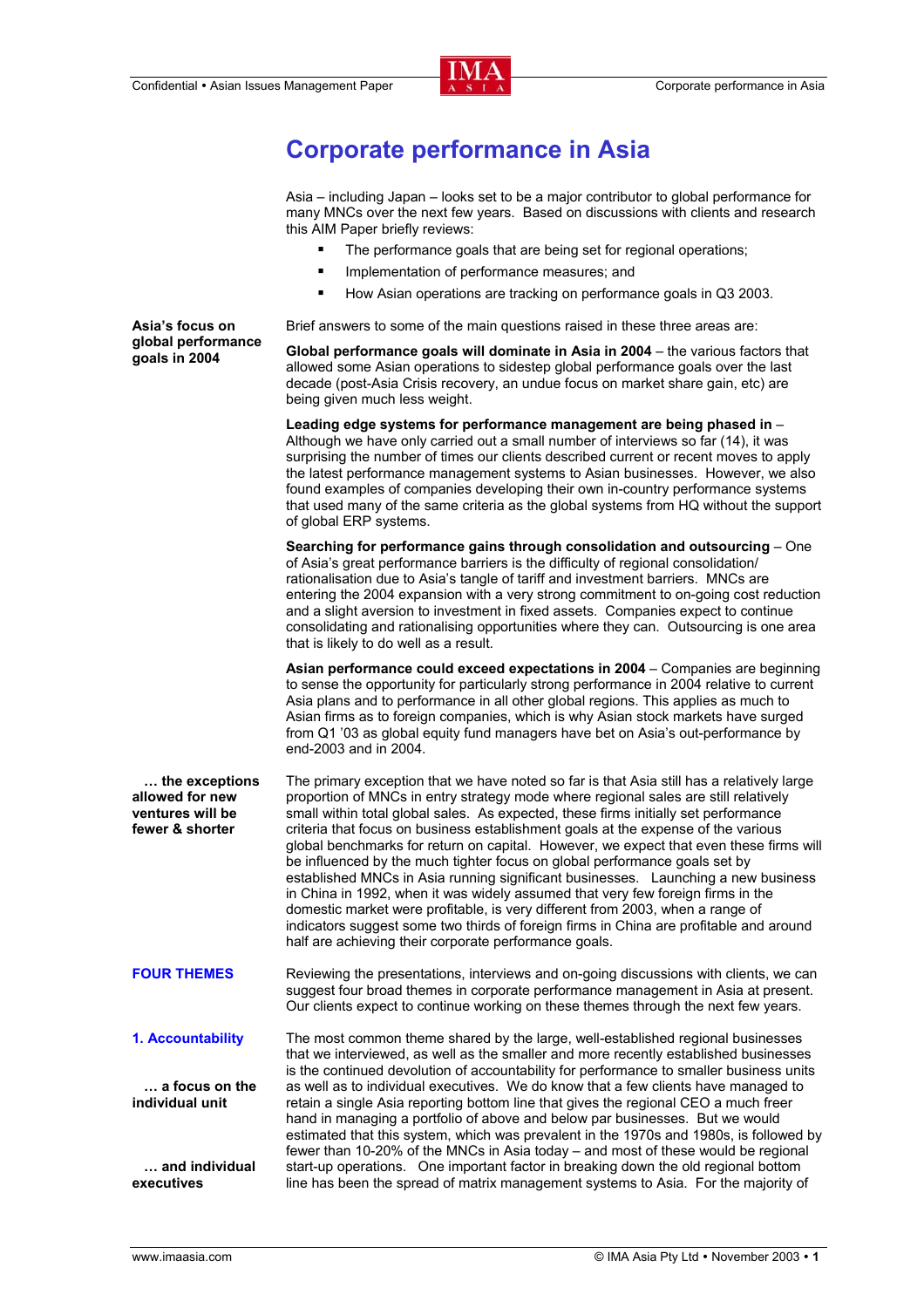

|                                                                           | our clients, individual business units within countries - whether production, sales or<br>support - are now the focal point for varied types of performance measurement.<br>Moreover, coinciding with the downsizing/restructuring wave of the last six years,<br>MNCs have taken the opportunity to directly link individual executive compensation to<br>corporate performance goals. This applies right down to mid-level executives in<br>country operations. This may do a lot to prevent a return of the over-investment that<br>characterised the 1990-96 period in Asia, although China will be an interesting litmus<br>test of whether the lessons have been learned.                                                                                                                                                                          |
|---------------------------------------------------------------------------|----------------------------------------------------------------------------------------------------------------------------------------------------------------------------------------------------------------------------------------------------------------------------------------------------------------------------------------------------------------------------------------------------------------------------------------------------------------------------------------------------------------------------------------------------------------------------------------------------------------------------------------------------------------------------------------------------------------------------------------------------------------------------------------------------------------------------------------------------------|
| 2. Unrelenting cost<br>focus                                              | A common theme in many of the interviews is that firms have moved from a crisis-<br>driven focus on cost reduction over the last six years to institutionalising cost reduction<br>as a long-term corporate performance goal. This looks like being maintained over the<br>next two years even as the region moves into a higher growth phase.                                                                                                                                                                                                                                                                                                                                                                                                                                                                                                           |
| 3. Market share<br>focus<br>looking for<br>consolidation<br>opportunities | Asia, in common with global markets, is still in a situation of excess capacity, whether<br>that be widget making or some service areas such as banking. Coupled with a drive to<br>institutionalise cost reduction there is a strong focus on lifting sales for existing<br>facilities. As one manufacturing client put it the mindset has moved from an<br>investment focus on Asia in the 1990s to a trading focus. Apart from sweating the<br>assets this involves looking for market consolidation opportunities even though these<br>have been slow in coming in Asia.                                                                                                                                                                                                                                                                             |
| 4. An above-plan<br>focus for 2004                                        | Here we are sticking our neck out as only a few clients have mentioned this so far,<br>though we expect more to consider this option by year-end. By Q3 '03 most<br>companies had established their corporate performance goals for 2004. Yet demand<br>trends by the end of Q3 are stronger than expected and this trend may well continue<br>into 2004. As a result, a few clients have started considering easing head count<br>restrictions in certain areas for 2004 as well as providing scope for opportunistic<br>investments above the current plan. As highlighted in our September regional<br>forecasting session, one risk that may be confronted in 2004 is that of much stronger<br>than expected demand. Apart from supply and cost control problems there is also the<br>risk of failing to pick up the money that is put on the table. |
|                                                                           |                                                                                                                                                                                                                                                                                                                                                                                                                                                                                                                                                                                                                                                                                                                                                                                                                                                          |
| The relevant<br>regional and global<br>trends                             | During the interviews, clients noted a number of regional or global trends that are<br>influencing the management of corporate performance in Asia. The most notable<br>trends that are helping move the corporate performance goal posts in Asia are:                                                                                                                                                                                                                                                                                                                                                                                                                                                                                                                                                                                                   |
|                                                                           | The advent of global IT-based performance management systems - a critical<br>factor in the shifting of the performance goal posts in Asia has been the arrival of IT-<br>based systems that enable real-time global corporate performance management. The<br>brief case studies in the following pages touch on how some companies are<br>implementing these systems. However, some of the smaller regional operations that<br>we spoke to that lack access to benchmarking via a global ERP system appear to be<br>making good performance gains by taking on EVA analysis as a discipline or<br>benchmark for business decisions.                                                                                                                                                                                                                      |
|                                                                           | Greater public debate in Asia on corporate performance - this is being led by a<br>handful of restructured Asian corporates, most notably Nissan (the poster boy for<br>corporate restructuring and performance in Japan), and surveys of foreign MNC<br>subsidiary performance in Asia, particularly in China, where reports suggest a sharp lift<br>in the incidence of profitability for foreign firms. In Q3, regional press reports it is<br>clearly the battle for profitability between a reformed Matsushita (with a 45% surge in<br>net profit for the September quarter) and Sony (with a 25% decline in September<br>quarter net profit and about to embark on a major restructuring).                                                                                                                                                        |
|                                                                           | A closer alignment on corporate performance goals between local and foreign<br>firms – given the trends mentioned in this paper, we think it likely that the disparity in<br>performance goals typically set by Western MNCs and Asian firms will narrow quickly<br>in the next few years. Among other things this should speed market consolidation.                                                                                                                                                                                                                                                                                                                                                                                                                                                                                                    |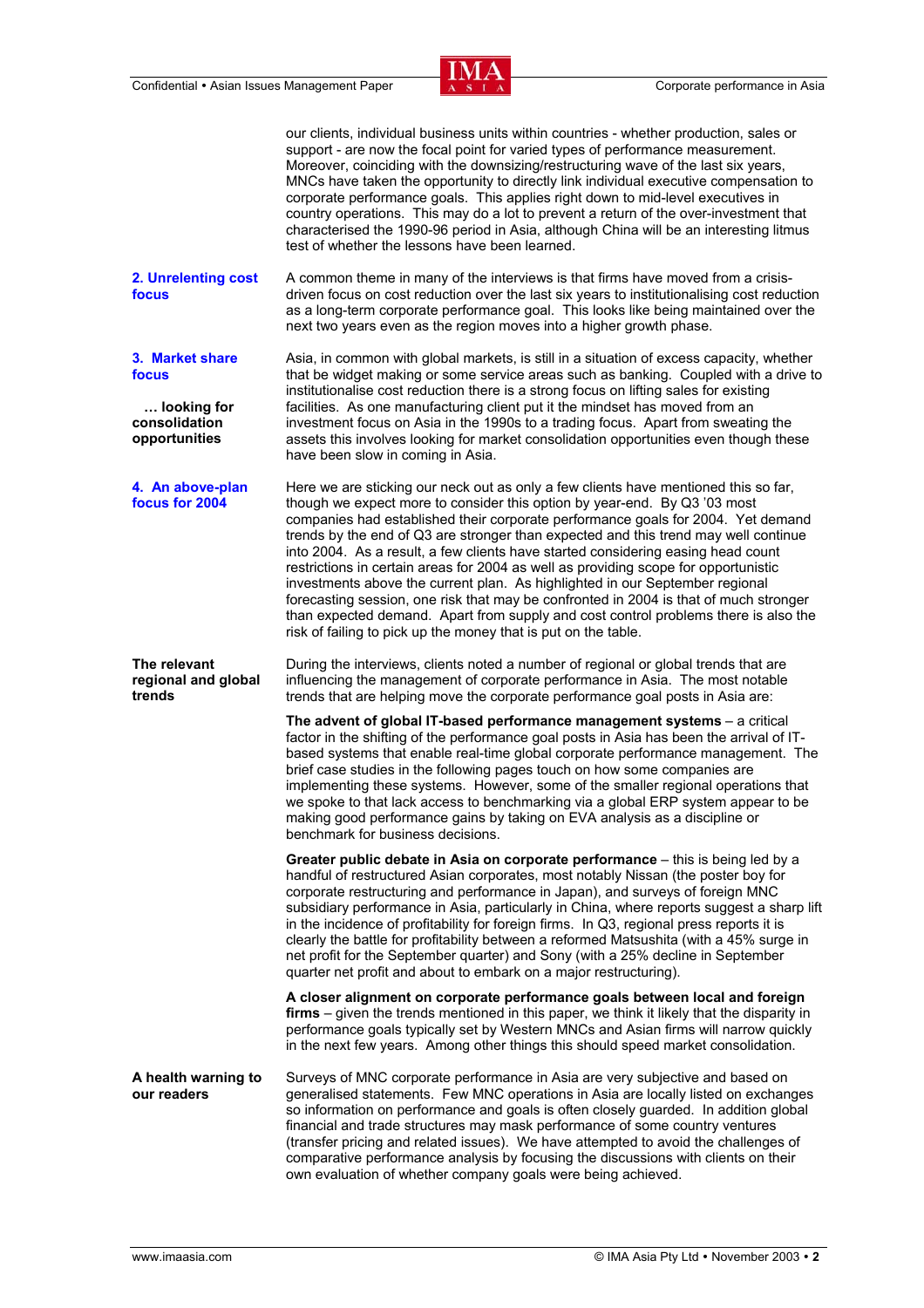

### **Setting performance goals in Asia**

The issues examined in this section include:

- **The extent to which Asia is allowed, for whatever reason, to be an exception** to global performance benchmarks; and
- **The extent to which the region is broken down into countries and functions for** performance evaluation.

| <b>Factors that can</b><br>typically affect<br>performance of<br><b>Asian operations</b> | We have selected three brief case studies that illustrate typical positions for many of<br>our clients. Several of the themes that stand out in terms of performance<br>management in these three case studies are:                                                                                                                                                                                                                                                                                                                                                                                                                                                             |
|------------------------------------------------------------------------------------------|---------------------------------------------------------------------------------------------------------------------------------------------------------------------------------------------------------------------------------------------------------------------------------------------------------------------------------------------------------------------------------------------------------------------------------------------------------------------------------------------------------------------------------------------------------------------------------------------------------------------------------------------------------------------------------|
|                                                                                          | Asia's scale within global business - As might be expected where Asian business<br>is small within global turnover (typically under 10%), performance tends to lag global<br>standards. This is typical of start up operations in the region. By contrast, our clients<br>with Asian sales exceeding 15% of global turnover tend to have better performance.<br>The difficulty of consolidating/rationalising small country operations in Asia is one of<br>the major barriers to improving performance.                                                                                                                                                                        |
|                                                                                          | <b>Small market share positions</b> - Also, as might be expected, firms with small market<br>share positions in some countries face below average performance. This has led<br>many of our clients to withdraw from some markets in Asia over the last five years and<br>focus attention on a few high growth markets, like China, where they aim to build or<br>hold strong market share positions.                                                                                                                                                                                                                                                                            |
|                                                                                          | Regional structure - A number of our clients with high performance Asian<br>businesses have globalised management structures in Asia. This usually coincides<br>with Asian turnover reaching a significant share of global turnover (over 15-20%). By<br>contrast, clients working with country based performance systems tend to have a<br>"mixed bag" of results across the region. Structure within countries also has a major<br>impact on performance, an issue that will be picked up in the last section.                                                                                                                                                                |
|                                                                                          | Company A: European personal care products                                                                                                                                                                                                                                                                                                                                                                                                                                                                                                                                                                                                                                      |
| Intra-regional trade<br>barriers can curb<br>performance                                 | Although sales in Asia have grown from 5% of global sales in 1995 to 10%<br>today, the company is still very Euro-centric, with less than 5% of its product<br>sourced from outside Europe and very little regional R&D except in Japan. At<br>present, Asia is considered a "developing region" and delivers about half the<br>global benchmark in EBIT and sales/headcount. Cross-border consolidation<br>of businesses and regional integration has been limited so far, with country<br>heads reporting back to the main board in Europe. The goal is to get Asia to<br>global performance levels as quickly as possible with basic steps that most<br>companies would use: |
| the steps to<br>moving to global                                                         | Prioritising key performance areas within each function on<br>٠<br>global KPIs.                                                                                                                                                                                                                                                                                                                                                                                                                                                                                                                                                                                                 |
| performance levels                                                                       | Ensuring that the global standard is clearly understood.<br>٠                                                                                                                                                                                                                                                                                                                                                                                                                                                                                                                                                                                                                   |
|                                                                                          | Measuring to ensure the gap to global standards is narrowing.<br>٠                                                                                                                                                                                                                                                                                                                                                                                                                                                                                                                                                                                                              |
|                                                                                          | Ensuring that responsibility, accountability and autonomy are<br>٠<br>aligned with global performance goals rather than any<br>temporary local goals.                                                                                                                                                                                                                                                                                                                                                                                                                                                                                                                           |
|                                                                                          | Company B: European auto components company                                                                                                                                                                                                                                                                                                                                                                                                                                                                                                                                                                                                                                     |
| <b>Market share also</b><br>affects performance                                          | While A/P has high sales growth, it is still under 10% of global sales. The<br>high growth automotive markets like China and Thailand are very profitable<br>and the company holds good market share positions in both. Both these<br>markets, particularly China, are seen as key strategic growth opportunities.<br>By contrast, profits are weak in Japan, a traditional key strategic market,<br>because of high manufacturing costs and stiff competition, which has limited<br>market share to 5%.                                                                                                                                                                        |
| Good performance                                                                         | <b>Company C: European food ingredients company</b>                                                                                                                                                                                                                                                                                                                                                                                                                                                                                                                                                                                                                             |
| for bigger Asian ops<br>with globalised<br><b>structures</b>                             | A/P accounts for 16-18% of global turnover and a higher proportion of profit.<br>Asia is both a global supply centre, with more production being switched from<br>Europe to Asia, and also is considered the main region for global sales                                                                                                                                                                                                                                                                                                                                                                                                                                       |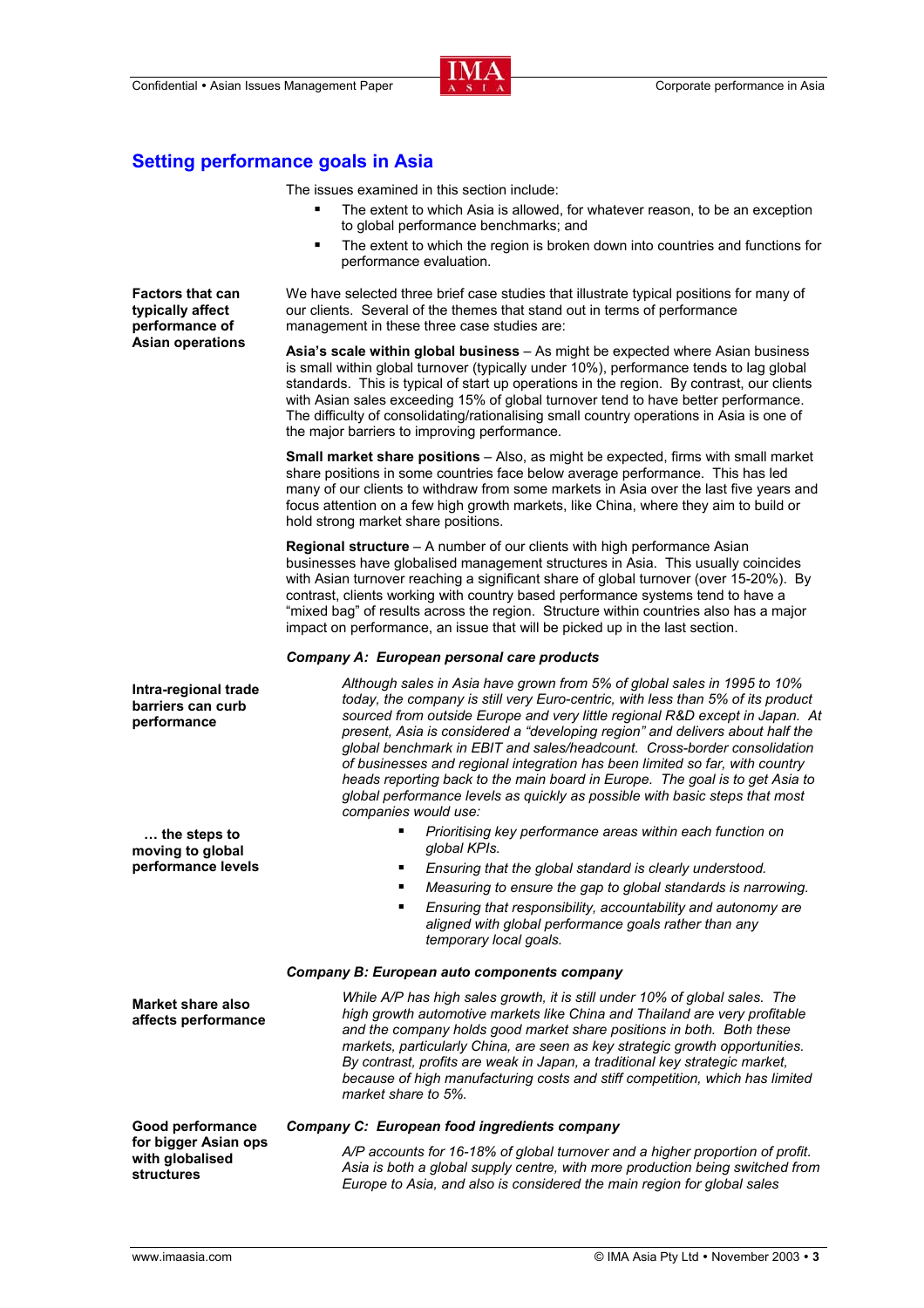

| focusing<br>investment on HR<br>and customers                     | growth. Five years ago Asia was treated as a stand-alone region but today it<br>is increasingly integrated into global operations. The region was also divided<br>into 4-5 subregions but this division has faded. Some of the factors that have<br>helped Asia become a global performance leader are:<br>Running leaner operations than other regions.<br>Investment in new capacity is incremental and carefully aligned<br>٠<br>with sales growth.<br>Strong investment in high quality staff.<br>٠<br>Better customer loyalty through a focus on adding value for<br>٠<br>customers.<br>Circulating key staff in the region to spread knowledge.<br>٠ |
|-------------------------------------------------------------------|------------------------------------------------------------------------------------------------------------------------------------------------------------------------------------------------------------------------------------------------------------------------------------------------------------------------------------------------------------------------------------------------------------------------------------------------------------------------------------------------------------------------------------------------------------------------------------------------------------------------------------------------------------|
| <b>MNCs Vs Asian</b><br>firms<br>a clash of goals<br>in the 1990s | One of the great challenges of doing business in Asia for MNCs is that frequently local<br>competitors have had radically different corporate performance goals. Apart from the<br>problems of questionable accounting, this made benchmarking irrelevant and<br>competitive strategies tricky. Western companies have typically sought a balance<br>between market share gain and return on capital goals. Among the main variations in<br>goals set by Asian firms over the last decade several stand out:                                                                                                                                               |
|                                                                   | A sole focus on market share gains - South Korean and Japanese firms were<br>famous for a single-minded focus on market share gains at the expense of profitability<br>in the 1990s. Some Western firms also attempted this in Asia, most notably Pepsi,<br>which acknowledges that its 27-year long expansion in China has yet to break even.                                                                                                                                                                                                                                                                                                             |
|                                                                   | Asset plays - The boom in Asian stock markets from 1990 to the onset of the Asia<br>Crisis in mid-1997 led many local firms, particularly in Southeast Asia, to abandon<br>margin management in favour of simple asset plays.                                                                                                                                                                                                                                                                                                                                                                                                                              |
|                                                                   | No cost of capital strategies - Chinese state-owned enterprises exemplified this<br>strategy by making non-repayment of bank loans a key component of business<br>strategy (China is still coping with the glut of production capacity and surge in NPLs<br>that this produced). Some Korean, Japanese and SE Asia firms also followed this<br>path because of captive bank relationships (and their markets face similar NPL and<br>asset/capacity glut problems as a result).                                                                                                                                                                            |
| with common<br>goals from 2003?                                   | The tantalising prospect exists of closer alignment between the performance goals of<br>Asian and Western firms in Asia over the rest of this decade. Three factors are<br>pushing Asian firms towards greater attention to return on capital:                                                                                                                                                                                                                                                                                                                                                                                                             |
|                                                                   | Regulatory and corporate governance reforms - not great so far but<br>moving in the right direction;                                                                                                                                                                                                                                                                                                                                                                                                                                                                                                                                                       |
|                                                                   | A flood of offshore money back into Asian stock markets seeking<br>٠<br>specific opportunities that reward firms with transparent accounts and profits<br>from recurring business rather than asset plays; and                                                                                                                                                                                                                                                                                                                                                                                                                                             |
|                                                                   | A handful of high profile case examples of Asian firms shifting their<br>٠<br>strategic focus to return on capital.                                                                                                                                                                                                                                                                                                                                                                                                                                                                                                                                        |
| Asian firms setting<br>new performance<br>benchmarks              | Undoubtedly the most prominent example of an Asian firm refocusing corporate<br>performance on return on capital is the turnaround achieved at Nissan under Carlos<br>Ghosn, the CEO installed by strategic partner Renault (which took a 37% stake in<br>1999 and now holds 44%). The Nissan case example has dominated Japanese<br>discussion of corporate performance management over the last two years.                                                                                                                                                                                                                                               |
|                                                                   | <b>The Nissan Revival Plan</b>                                                                                                                                                                                                                                                                                                                                                                                                                                                                                                                                                                                                                             |
|                                                                   | After many years of mounting losses, Ghosn returned Nissan to strong<br>growth in profitability within a remarkably short time (an initial profit of Y250bn<br>in 2000; Y490bn in 2001; Y348bn in 1H '03). Although Renault sent 20<br>French managers to Nissan in 1999, including Ghosn (who was made CEO in<br>2001), a key advantage was that Nissan's own managers had already done<br>much of the preliminary work on a revival strategy. The main components of<br>the Nissan Revival Plan were:                                                                                                                                                    |

*Internally driven – no outside consultants were used. A top-level team of 200 Nissan managers, with the support of the 20 secondary Renault staff, carried out the planning and implementation.*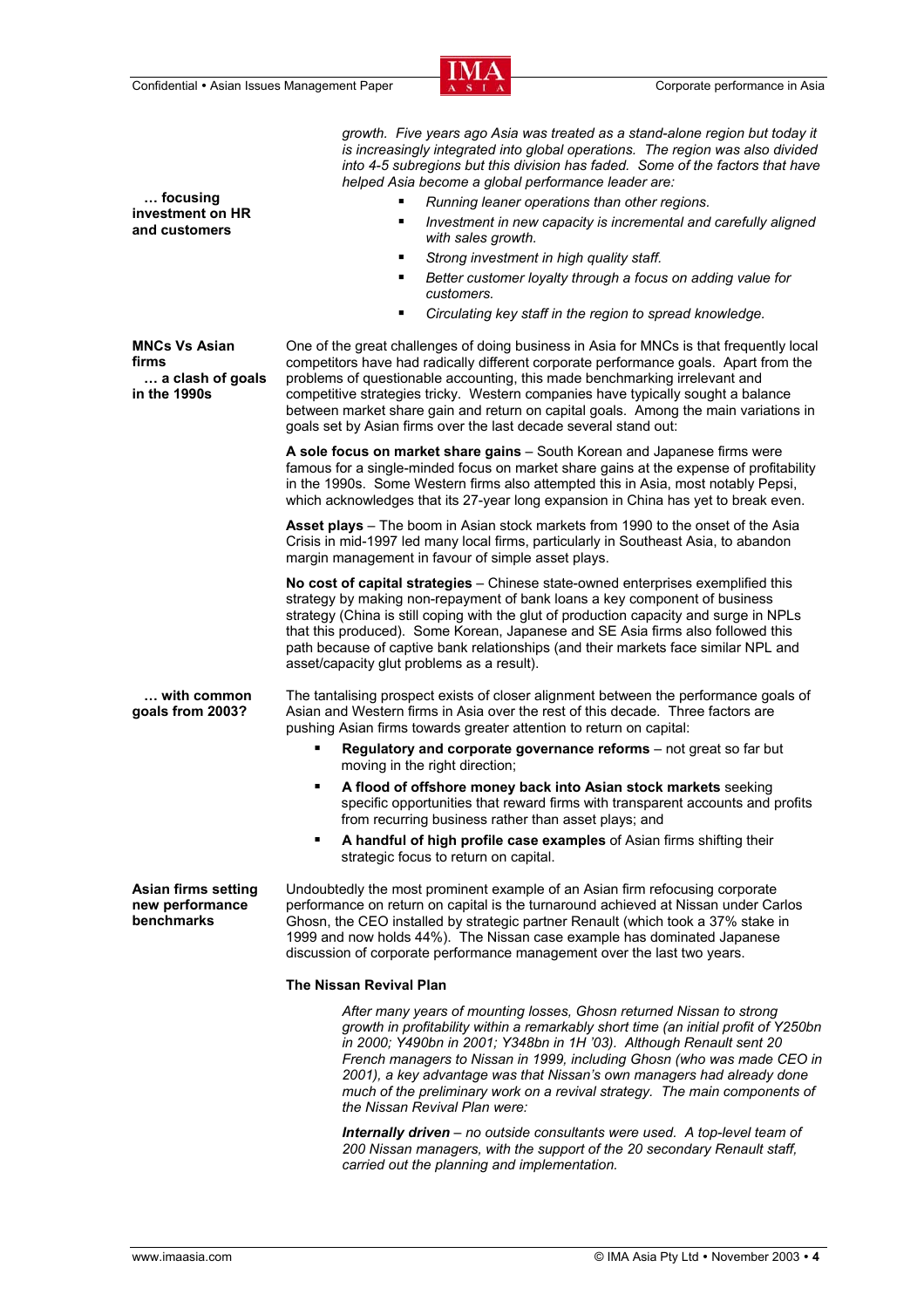*Goal commitment and accountability – the top management team committed to resign if the goals were not achieved.* 

*Management clarity – nine priority areas for action were established with some cross-functional teams being established to break down internal barriers to change. Management clarity and accountability standards were set.* 

*Major cuts – dramatic across the board cuts were made to restore profitability and the balance sheet, including by 2003:* 

- *21,000 headcount cut*
- *Five plant closures*
- *Divesting non-core assets (mainly stakes in suppliers)*
- *Halving debt from Y1.4trn*
- *Cutting the board from 37 to 10*

*New products – Again, relying on work already done by Nissan, the new management team focused on a handful of much-needed new designs and models to propel growth in sales, particularly in the US.* 

#### **Implementation of performance measures in Asia**

In this section we briefly look at the diversity of approaches to lifting corporate performance in Asia. Large companies with global ERP systems have access to wonderful benchmarking opportunities for lifting performance in Asia. However, we also noted that smaller companies without such systems can achieve similar results with EVA systems that allow return on capital decisions (easily benchmarked globally) to guide local performance and investment decisions.

| <b>Rebuilding from the</b><br><b>Asia Crisis</b><br>break even | <b>COMPANY D: GLOBAL BUILDING PRODUCTS FIRM IN SOUTHEAST ASIA</b>                                                                                                                                                                                                                                                                                                                                                                         |
|----------------------------------------------------------------|-------------------------------------------------------------------------------------------------------------------------------------------------------------------------------------------------------------------------------------------------------------------------------------------------------------------------------------------------------------------------------------------------------------------------------------------|
|                                                                | Like may of our clients in the last six years, this company faced a crisis for<br>recently launched manufacturing operations in late 1997. Their industry<br>sector quickly became awash with excess capacity and much of it remains six<br>years later. Like other clients facing similar situations, the performance goals                                                                                                              |
|                                                                | were constantly shifted over the last six years. In the first part of the recovery<br>process the goals were country specific and were an exception to the                                                                                                                                                                                                                                                                                |
| EBIT positive                                                  | parent's global performance goals:                                                                                                                                                                                                                                                                                                                                                                                                        |
| EVA positive                                                   | 1. Return to cash break even – the first 18 months after the crisis.                                                                                                                                                                                                                                                                                                                                                                      |
|                                                                | 2.<br>Return to profitability on EBIT – within two years.                                                                                                                                                                                                                                                                                                                                                                                 |
|                                                                | 3.<br>Become EVA positive – the established global goal now set as<br>the goal for Southeast Asian operations.                                                                                                                                                                                                                                                                                                                            |
| <b>Sweating the fixed</b><br>assets                            | Although the EVA gap is not fully closed yet, setting this as a goal brought a<br>sharp focus to efforts over the last few years to dramatically boost sales from<br>the existing plant in Southeast Asia. As Asia is slow on industry<br>consolidation, senior managers in this company have developed a strong<br>trading focus, looking for new geographic markets and new product<br>applications in areas not previously considered. |
| while investing<br>in non-fixed assets                         | Investment is being done where it is EVA positive, but interestingly, the<br>investment is generally not in fixed assets. Recent investments have been in:                                                                                                                                                                                                                                                                                |
|                                                                | Long-term trading/marketing structures in new markets that can<br>capture and hold market share without necessarily leading to<br>new capacity investment in that market.                                                                                                                                                                                                                                                                 |
|                                                                | Extra HR spending on upgrading staff.                                                                                                                                                                                                                                                                                                                                                                                                     |
| Institutionalising the<br>search for leaner<br>operations      | Although major staff cuts were made in several waves over the last six years,<br>the focus is still on becoming leaner, with a particular attention on cutting<br>managerial headcount this year. The main steps in this process have<br>included:                                                                                                                                                                                        |
|                                                                | Eliminating unnecessary management processes and<br>procedures.                                                                                                                                                                                                                                                                                                                                                                           |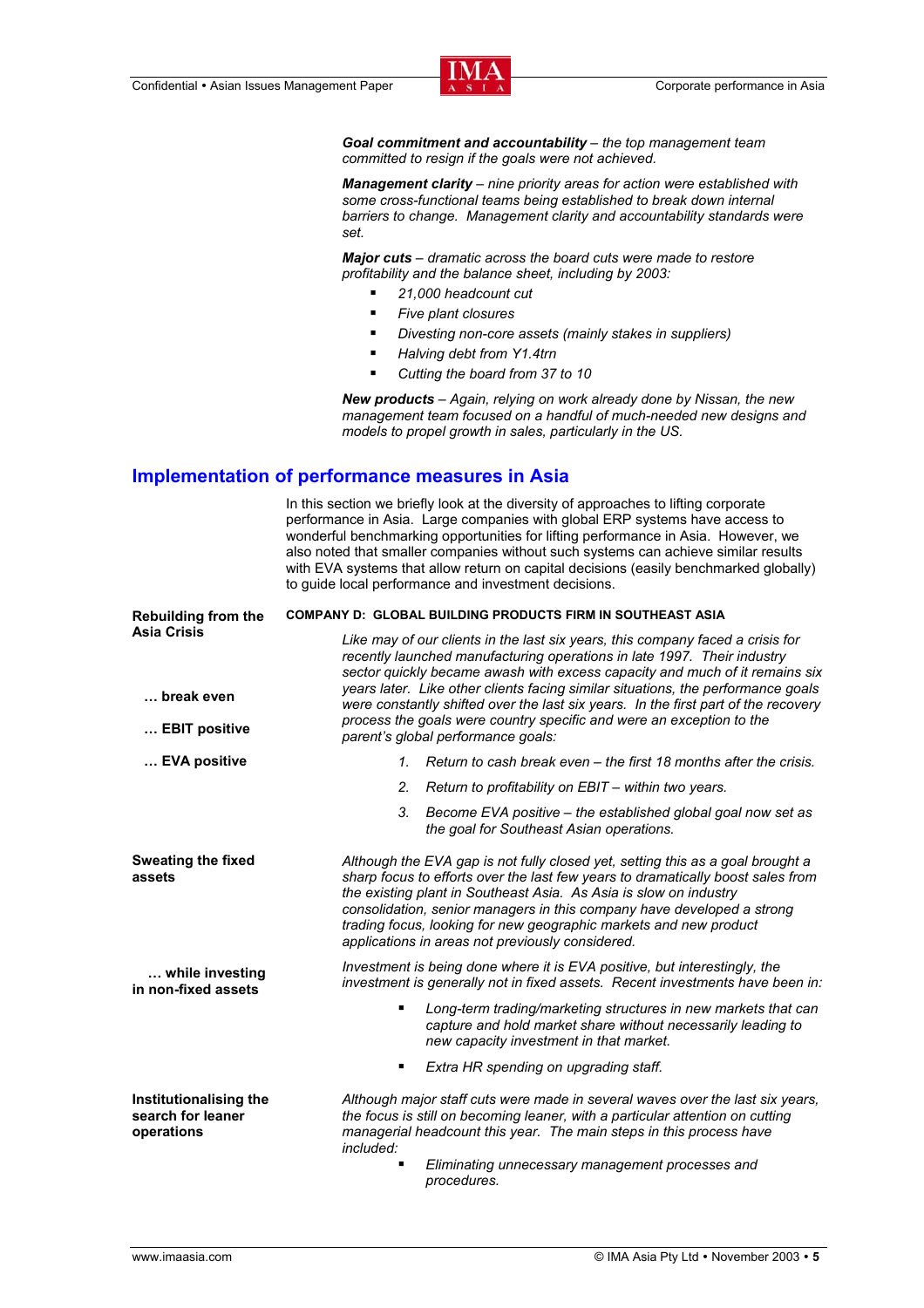

|                                                                                  | Increasing management span.<br>٠<br>Negotiating head count cuts with departmental heads.<br>٠<br>Monitoring of progress.<br>٠                                                                                                                                                                                                                                                                                                                                                                                                                                                                                                                                                                                |
|----------------------------------------------------------------------------------|--------------------------------------------------------------------------------------------------------------------------------------------------------------------------------------------------------------------------------------------------------------------------------------------------------------------------------------------------------------------------------------------------------------------------------------------------------------------------------------------------------------------------------------------------------------------------------------------------------------------------------------------------------------------------------------------------------------|
|                                                                                  | The client notes that after 5-6 years of painful restructuring it is difficult to<br>continually talk to the management team about the need for another round of<br>improvements. This challenge is being handled by sending the message that<br>the search for leaner and more productive systems is a permanent feature of<br>business strategy.                                                                                                                                                                                                                                                                                                                                                           |
|                                                                                  | The process for Company D (above) was very much one of HQ allowing a temporary<br>exception from global performance benchmarks and then ensuring that the regional<br>management team were putting in place a process to drive Asian operations back to<br>global performance standards. The steps for delivering on this goal were largely left<br>up to the regional management team. This is typical of quite a few of our clients. By<br>contrast a smaller number of our clients, virtually always with major global MNCs, now<br>rely on global ERP systems to guide performance management in Asia.                                                                                                   |
| <b>ERP systems</b>                                                               | <b>COMPANY E: GLOBAL LEADER IN SPECIFIC BUILDING PRODUCTS</b>                                                                                                                                                                                                                                                                                                                                                                                                                                                                                                                                                                                                                                                |
|                                                                                  | This client has 80+ factories and 60+ sales operations worldwide. The three key<br>components of global performance management are:                                                                                                                                                                                                                                                                                                                                                                                                                                                                                                                                                                          |
| providing an<br>array of global<br>benchmarks                                    | Measurement - using the real time enterprise software that provides<br>٠<br>dozens of possible benchmarks for all operations updated monthly.<br>There is complete global transparency on how every operating entity -<br>including all those in Asia - is performing.                                                                                                                                                                                                                                                                                                                                                                                                                                       |
| a basis for<br>compensation                                                      | <b>Compensation</b> - 20-30% of gross salary is variable and based on<br>٠<br>agreed measures for the various sales or manufacturing operations.                                                                                                                                                                                                                                                                                                                                                                                                                                                                                                                                                             |
| and a move<br>toward people skills<br>metrics                                    | Productivity/personal performance - people skills metrics are being<br>٠<br>developed with ratings for the various functions to enable identification of<br>skills gaps.                                                                                                                                                                                                                                                                                                                                                                                                                                                                                                                                     |
|                                                                                  | The enterprise system software provides a wide range of variables across<br>financial, internal processes, marketing, HR and customer areas. You can, for<br>example, drill down to benchmark - with appropriate graphics support - any of the<br>60+ sales operations according to the drivers. For example, in the area of<br>demand growth the system breaks out demand from existing products, existing<br>customers, pricing growth, new products, new customers, and new channels.                                                                                                                                                                                                                     |
| The basic goals<br>remain EBIT and                                               | The short-term focus is the same as for most companies and gives priority to a<br>few basics, such as:                                                                                                                                                                                                                                                                                                                                                                                                                                                                                                                                                                                                       |
| inventory turns                                                                  | Speed of delivery to customer.<br>■ EBIT, return on capital employed, receivables mgt. (Asia lags a bit on<br>EBIT)                                                                                                                                                                                                                                                                                                                                                                                                                                                                                                                                                                                          |
| $\ldots$ plus HR                                                                 | The new measures being introduced focus on the development and<br>implementation of skills metrics to support HR development.                                                                                                                                                                                                                                                                                                                                                                                                                                                                                                                                                                                |
| Aiming to improve<br>asset utilisation                                           | The long-term focus in Asia is about rapidly building volume and channels by<br>boosting asset utilisation and also looking for market consolidation opportunities<br>via:                                                                                                                                                                                                                                                                                                                                                                                                                                                                                                                                   |
|                                                                                  | Aggressive M&A strategy - buying local market leaders<br>٠<br>٠<br>Bringing in sister company products                                                                                                                                                                                                                                                                                                                                                                                                                                                                                                                                                                                                       |
| while getting<br>closer to customers                                             | The global performance focus over the next 12 months will focus on getting close<br>to the customer. This suggests changes to the traditional distribution channels in<br>favour of going direct to the customer.                                                                                                                                                                                                                                                                                                                                                                                                                                                                                            |
| Care needs to be<br>taken in seeking<br>performance via IT<br>investment in Asia | While the performance of Company E's operations in Asia clearly benefits from a<br>substantial global investment in IT, this does not automatically mean that there is a<br>direct link between IT investment and performance in Asia. David Hovenden from A.T.<br>Kearney noted that the strong correlation (70-80%) between IT spending and<br>improved performance for banks in Australia was weaker when applied to Asian bank<br>IT implementation projects (a correlation of 50-60%). A wide variety of factors appear<br>to be at work including the smaller scale of Asian operations, lower labour costs, and<br>poorer infrastructure (making IT connections between branches and ATMs difficult). |